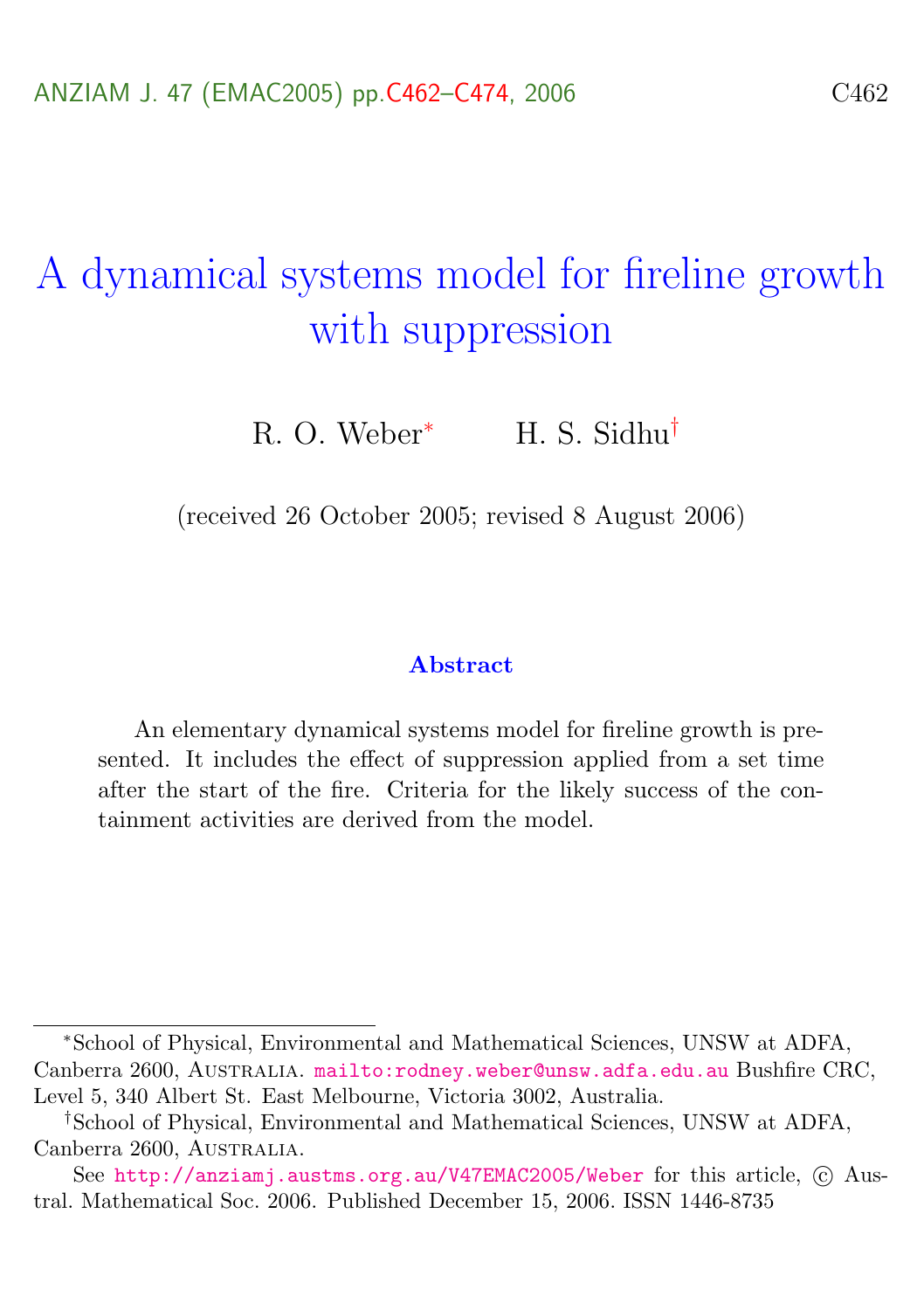<span id="page-1-1"></span>

|  |  | ANZIAM J. 47 (EMAC2005) pp.C462-C474, 2006 | C <sub>463</sub> |
|--|--|--------------------------------------------|------------------|
|--|--|--------------------------------------------|------------------|

# **Contents**

| 1 Introduction                        | C <sub>463</sub> |  |
|---------------------------------------|------------------|--|
| 2 Fireline growth without suppression | C <sub>464</sub> |  |
| 3 Fireline growth with suppression    | C <sub>465</sub> |  |
| 4 Initial conditions                  | C <sub>466</sub> |  |
| 5 Behaviour in the phase plane        | C <sub>467</sub> |  |
| 6 Success criteria                    | C472             |  |
| 7 Discussion                          | C472             |  |
| 8 Conclusion                          | C <sub>473</sub> |  |
| <b>References</b>                     |                  |  |

### <span id="page-1-0"></span>1 Introduction

There has been a long history of wildland fire spread modelling, most recently reviewed by Pastor et al. [\[4\]](#page-12-0) and including models that have attempted to include chemical kinetics in a fundamental way, such as the paper by Assensio and Ferragut [\[3\]](#page-12-1). A few of the models attempted to include the effects of suppression on fire growth and the eventual fire size; for example, Anderson [\[1\]](#page-11-2). We introduce a dynamical systems model as an alternative way of considering and modelling fireline growth when there is active suppression applied from a set time after the fire was initiated. The intention is to use the mathematical framework of dynamical systems to illustrate a new way of describing the effect of fire suppression activities on the fireline and to develop criteria for the likely outcome of containment activities.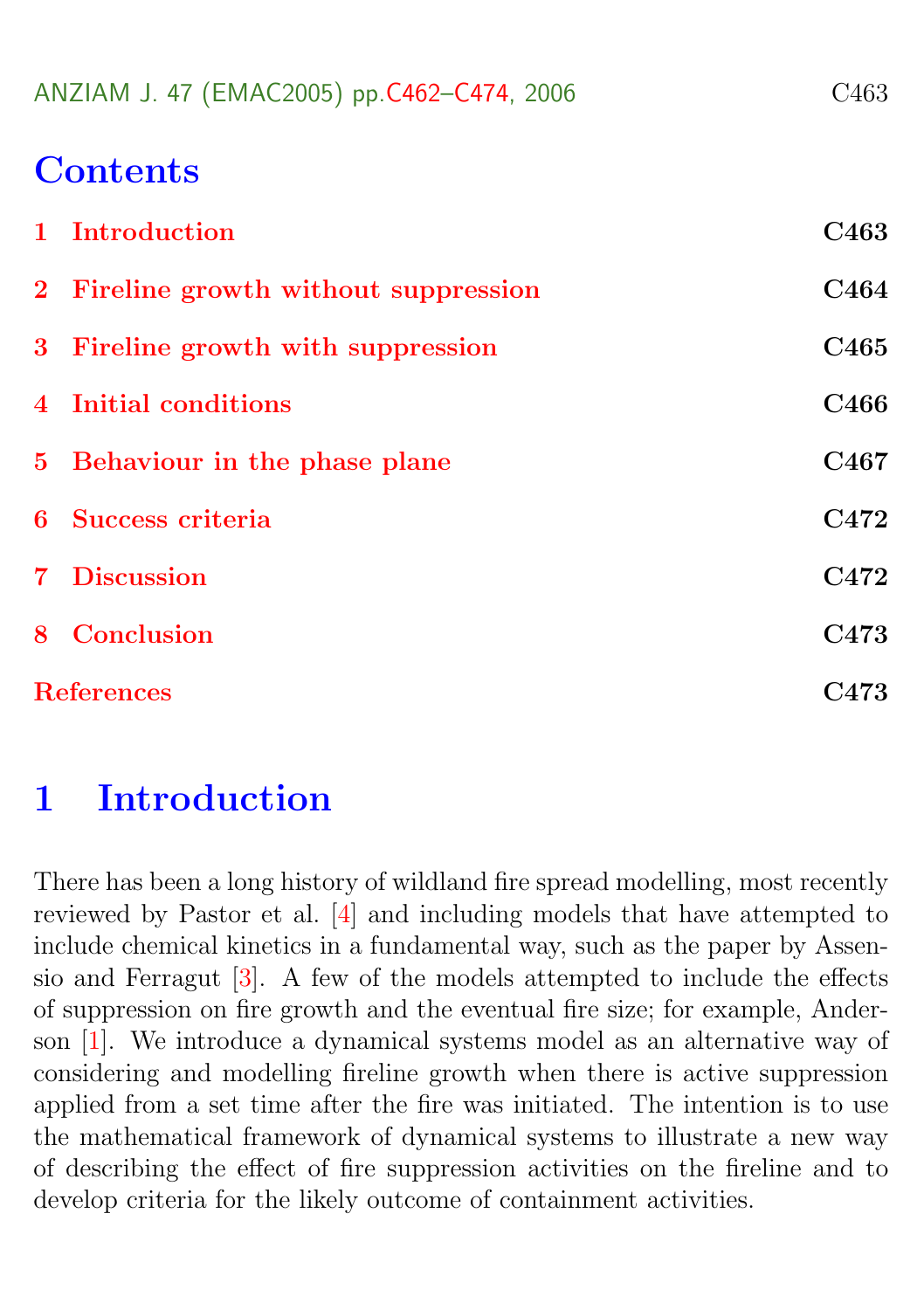#### 1 Introduction C464

It is anticipated that each component of the present model could be refined to account for more details of actual situations and that the result could then form a simulation module within fire incident management systems.

### <span id="page-2-0"></span>2 Fireline growth without suppression

Consider first the simpler example of fireline growth from a point ignition and without suppression.

Let the fireline at any time t have length  $L(t)$ . The requirement of point ignition means that  $L(0) = 0$  and the fireline should increase in length for all  $t > 0$ . A useful first formulation for fireline growth is

$$
\frac{dL}{dt} = \frac{\alpha}{L^{\epsilon}}\tag{1}
$$

with  $\alpha$  is a constant of proportionality and  $\epsilon$  is an exponent which we need to determine. After some elementary integration and matching of the initial condition  $L(0) = 0$ , we see that the exponent  $\epsilon$  needs to be greater than minus one for a sensible model which correctly reflects that the fire starts at a point and grows in time. The simplest case is when  $\epsilon = 1$  and we shall use this as our basic model throughout the rest of this paper.

To summarise, we select the model

$$
\frac{dL}{dt} = \frac{\alpha}{L},\tag{2}
$$

with  $\alpha$  a constant of proportionality, initial condition  $L(0) = 0$  and solution with  $\alpha$  a constant of proportionality, initial condition<br>for fireline growth  $L(t) = \sqrt{2\alpha t}$ , valid for all  $t > 0$ .

Note that the area of the fire scales approximately as the square of the fireline, and that with  $\epsilon = 1$  this results in a fire area that grows linearly with time.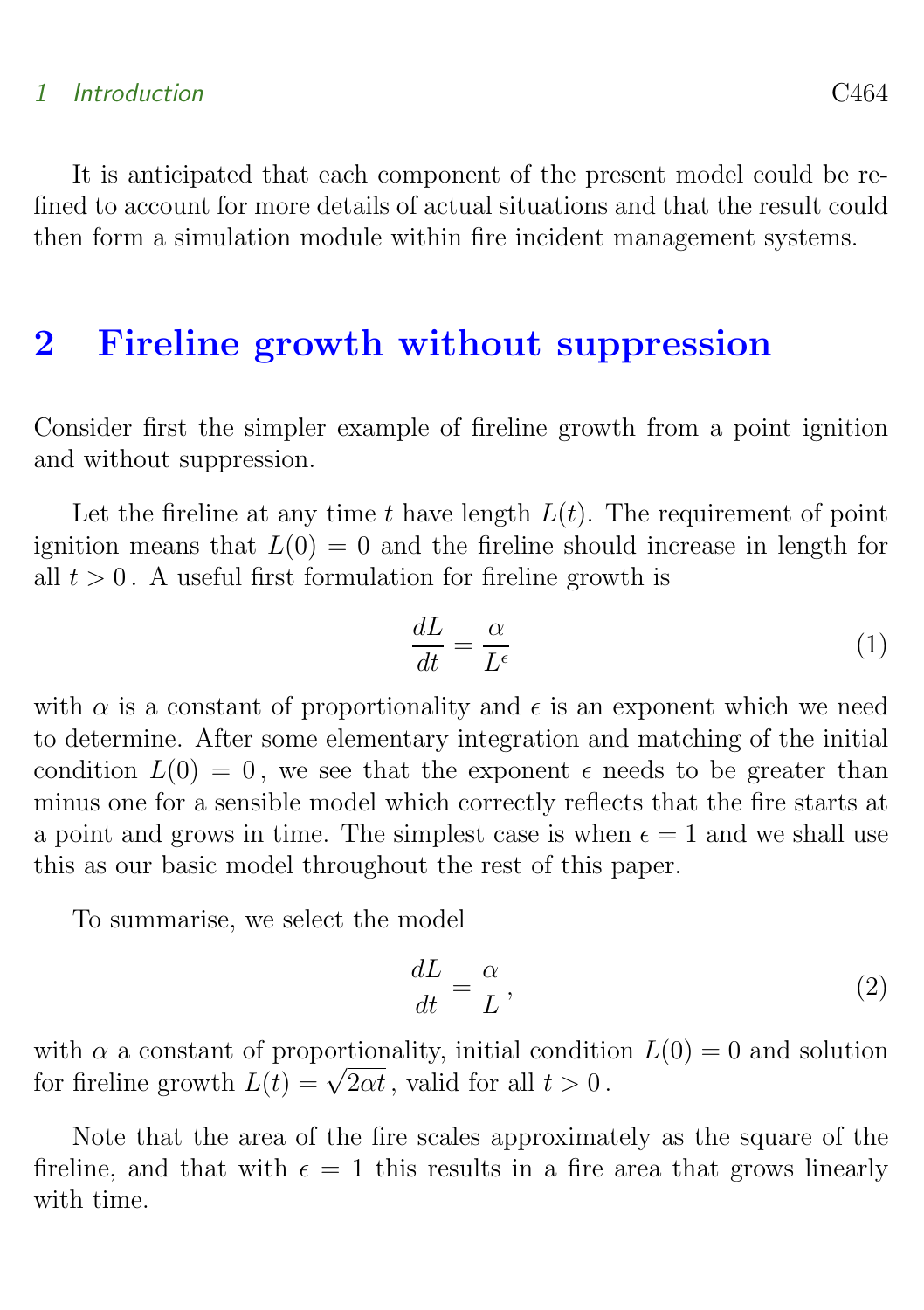<span id="page-3-2"></span>Incidentally, there is a link with this and the many mean curvature models for the growth of assorted physical, chemical and biological fronts; see for example the many examples by Pelcé  $[5]$ . This is also relevant in the context of previous geometrical models for wildland fire growth such as the ellipse model of Anderson et al. [\[2\]](#page-11-3).

### <span id="page-3-0"></span>3 Fireline growth with suppression

Building upon the previous model without suppression, we now present a formulation where the natural processes of fire growth and the application of fire control strategies interact. The simplest example of a dynamical system which incorporates the model from the previous section for natural fireline growth and the assumptions that

- suppression reduces fireline growth  $(-\beta S)$ ,
- fixed resources are available for suppression  $(Q)$ ,
- suppression efficacy is diminished by fireline growth  $(-\gamma L)$ ,

is

<span id="page-3-1"></span>
$$
\begin{array}{rcl}\n\frac{dL}{dt} & = & \frac{\alpha}{L} - \beta S, \\
\frac{dS}{dt} & = & Q(t) - \gamma L,\n\end{array} \tag{3}
$$

Here  $L(t)$  is the length of active fireline at a time t,  $S(t)$  is the length of suppressed fireline at a time t, and  $\alpha$ ,  $\beta$  and  $\gamma$  are constants in the model.  $Q(t)$  is a quantifiable expression for all of the suppression resources applied at time t.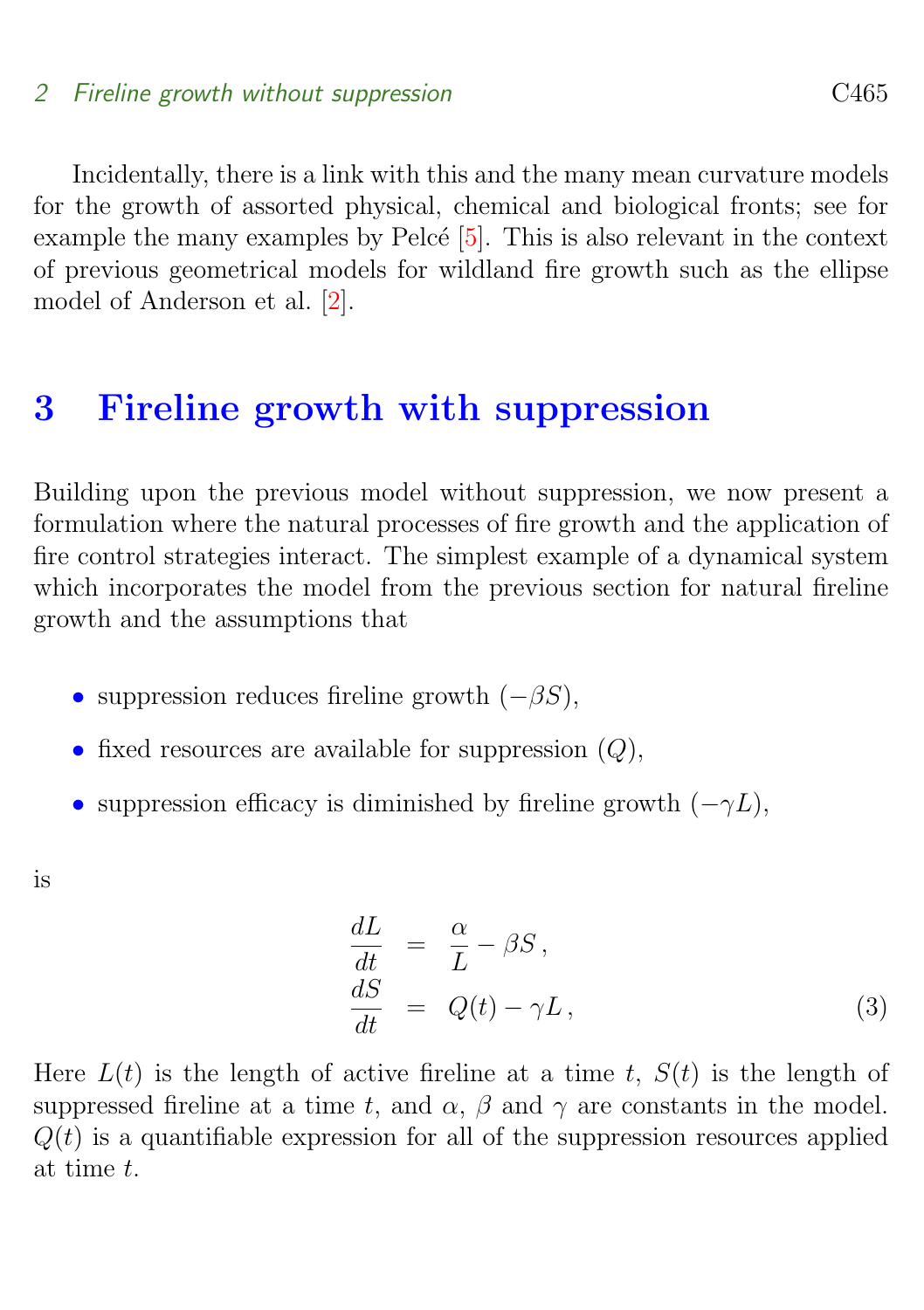

<span id="page-4-2"></span>FIGURE 1: Schematic of a growing fireline at times  $t = 0, 1$  and 2, showing active part,  $L$ , and suppressed part,  $S$ , at each time.

# <span id="page-4-0"></span>4 Initial conditions

We envisage that the starting situation is a point ignition at  $t = 0$ , and that there is no suppression activity until a time  $t<sub>S</sub>$ . Hence, the fireline grows just as in the previous section for time t where  $0 \leq t \leq t_S$ . This means that the fireline will reach a finite, non-zero size before suppression activities commence. At this time, the length of suppressed fireline is zero (that is,  $S = 0$  at  $t = t<sub>S</sub>$ ) and the model above, governing equation [\(3\)](#page-3-1), is begun.

<span id="page-4-1"></span>This is equivalent to assuming that the model [\(3\)](#page-3-1) is started with  $L = L_S$ and  $S = 0$  at  $t = t<sub>S</sub>$ . We then analyse the expected behaviour in our model and try to predict the success of the suppression activity. Figure [1](#page-4-2) is a schematic of a growing fireline with suppression applied, showing increasing active and suppressed parts at successive times.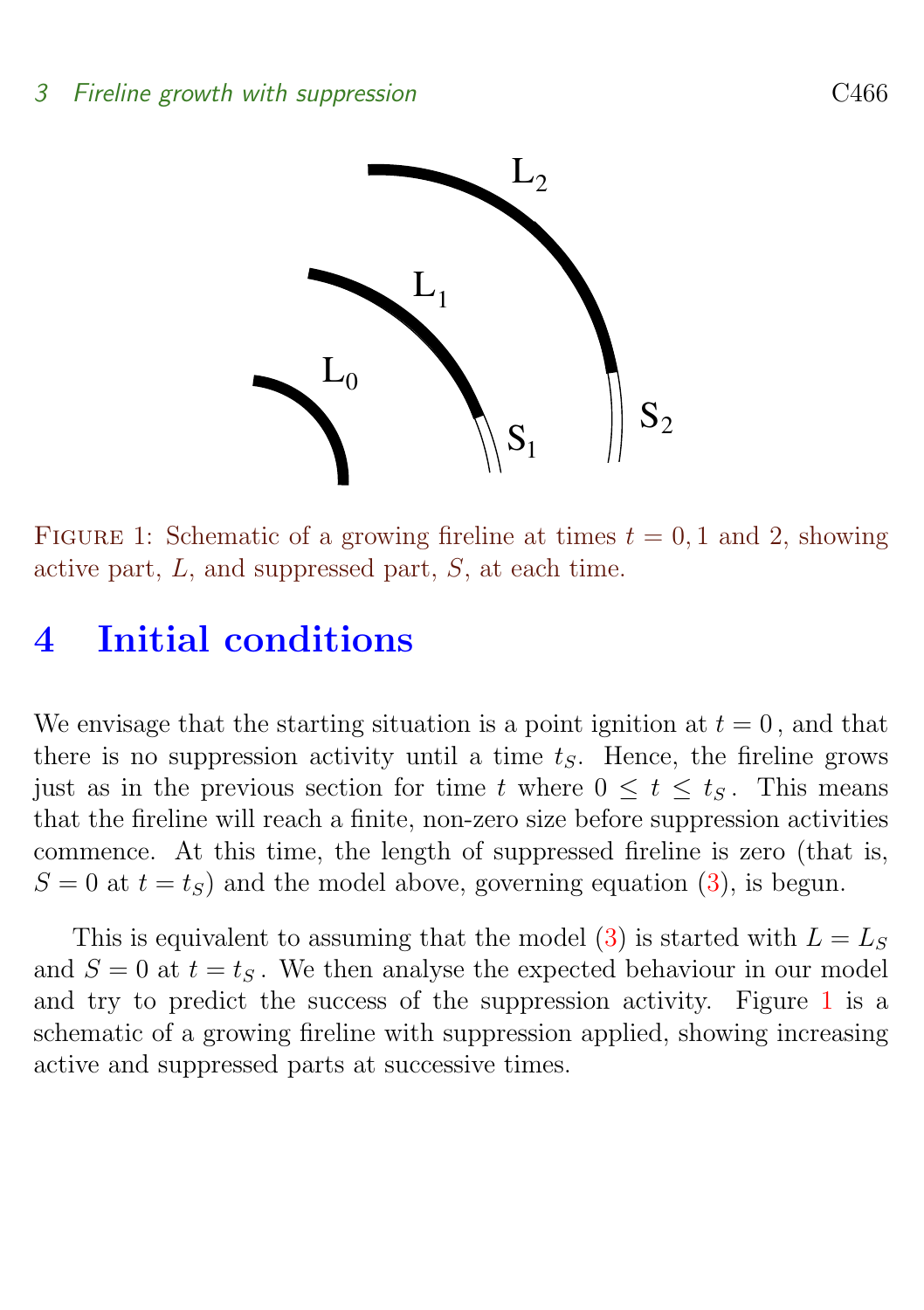#### 4 Initial conditions C467

### 5 Behaviour in the phase plane

Henceforth we assume that the available suppression resources are constant; that is, Q is in dependent of time. There is only one critical point, found by setting

$$
\frac{dL}{dt} = 0 \quad \text{and} \quad \frac{dS}{dt} = 0,
$$

which gives the simultaneous equations

$$
\frac{\alpha}{L} - \beta S = 0, Q - \gamma L = 0.
$$

The critical point is then  $(L, S) = (Q/\gamma, \alpha \gamma/(\beta Q)).$ 

The nature of this sole critical point is determined by examining the behaviour in a neighbourhood of the critical point; we find that it is a saddle. To illustrate the behaviour of the system we examine the numerically determined phase plane of a representative example shown in Figure [2.](#page-6-0) The saddle point is denoted by an open circle. The dashed bold arrows refer to the manifolds of the saddle points (the stable manifolds are denoted by the arrows pointing towards the saddle point, whereas the unstable manifold is denoted by the arrows pointing away from this critical point). The phase plane plot shows the path within the  $(L, S)$  plane of the fireline growth suppression model as it evolves in time according to the governing equations [\(3\)](#page-3-1), for four initial conditions. The trajectories are labelled accordingly in the figure. As in the previous section the initial condition for this model is a nonzero value for the active fireline and a zero value for the suppressed fire line (that is, no suppression at the beginning). There are then three different types of behaviour depending on the values of these initial conditions, as determined from the phase plane in Figure [2.](#page-6-0)

Initial conditions between  $(0, 0)$  and  $(L_{cr1}, 0)$  Examining the behaviour of the trajectory labelled  $(1)$  with initial values  $(30, 0)$ , we see that initially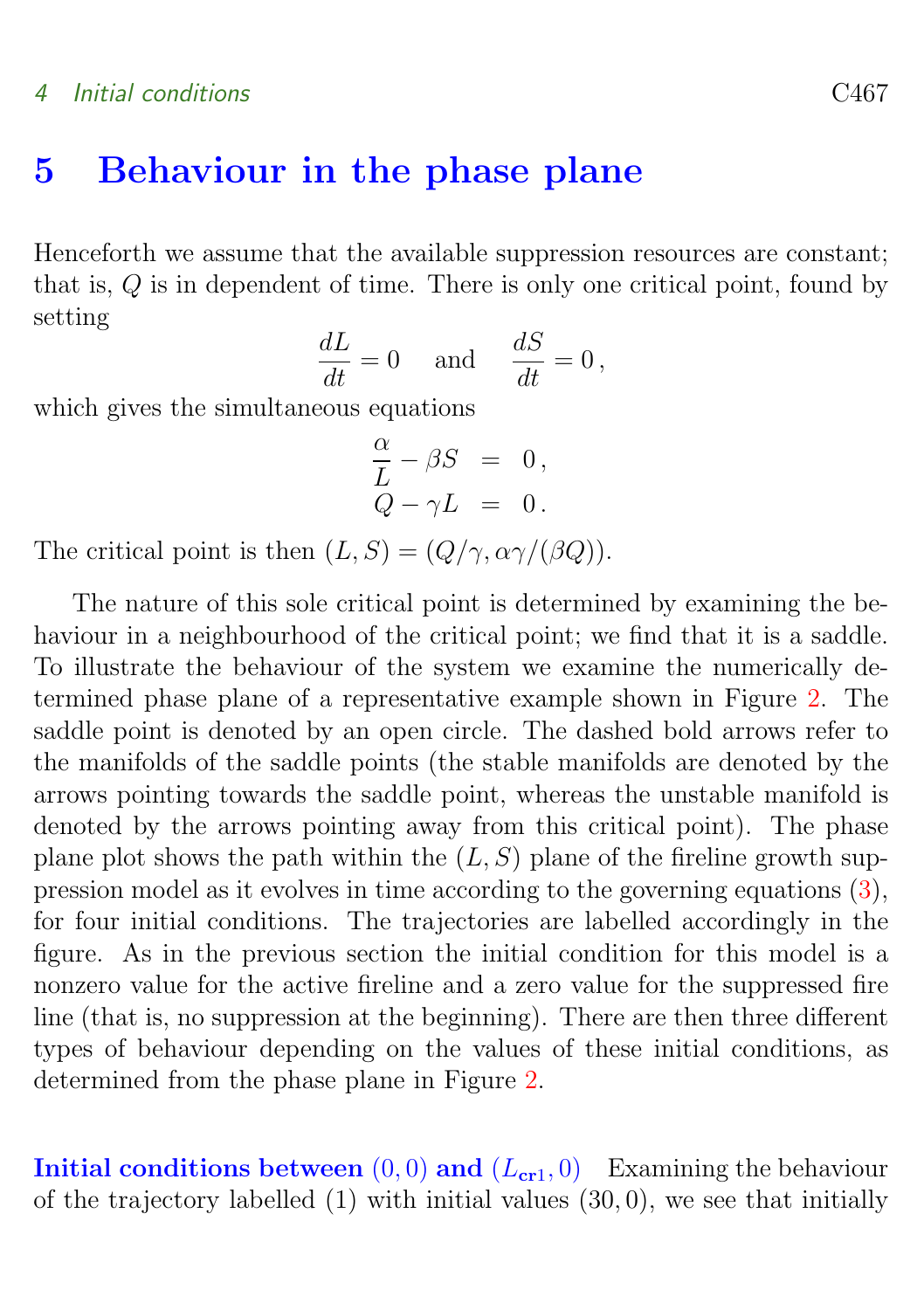

<span id="page-6-0"></span>Figure 2: Phase-plane plot for the fireline growth and suppression model with  $\alpha = 11$ ,  $\beta = 0.001$ ,  $\gamma = 0.01$  and  $Q = 1.1$ .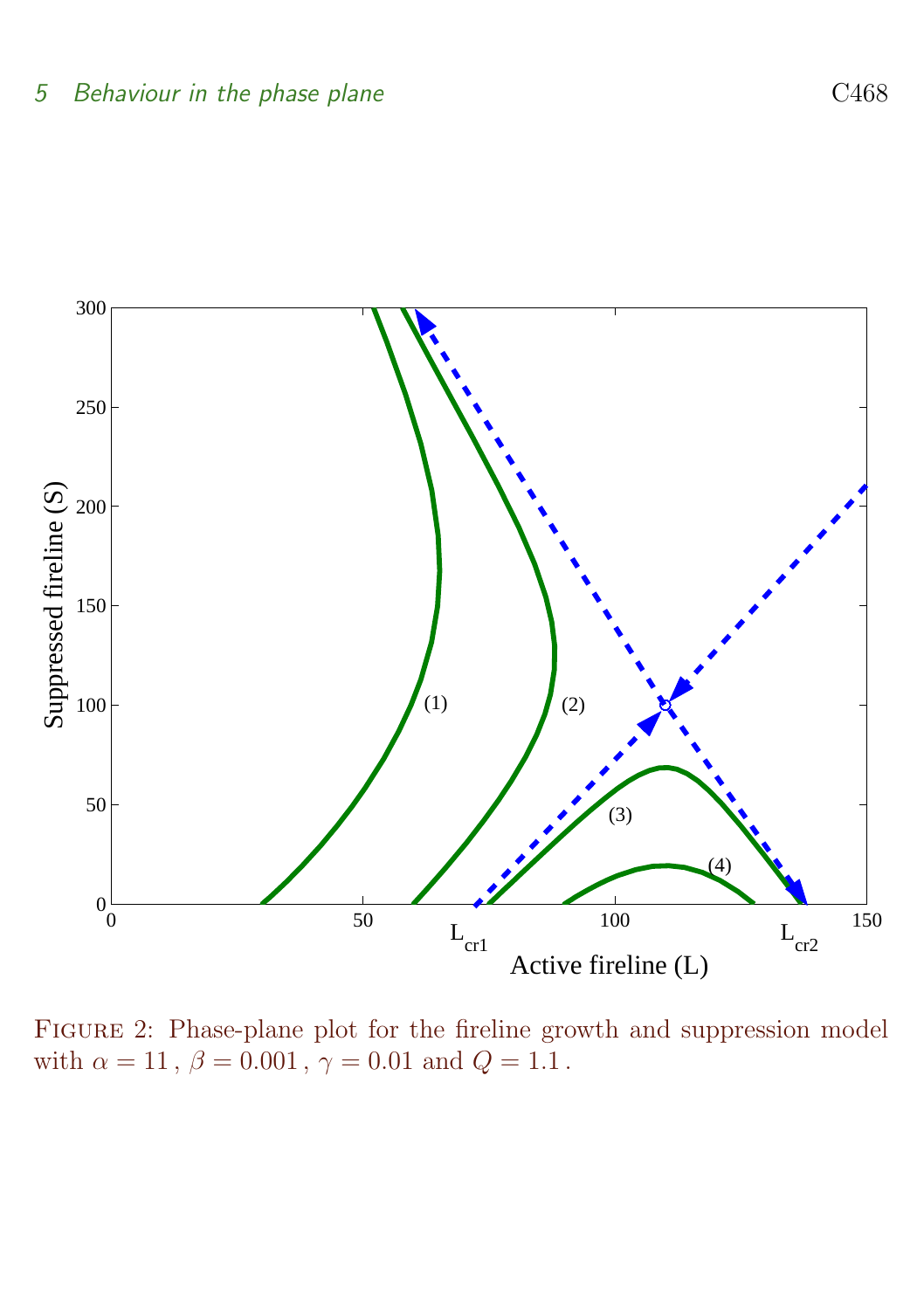

time after suppression begins

<span id="page-7-0"></span>Figure 3: Shows the timeplots of the trajectories from Figure [2.](#page-6-0) (a) shows the time evolution of Trajectory (1) from Figure [2](#page-6-0) whose initial condition is  $(L, S) = (30, 0)$ , and (b) shows the time evolution of Trajectory (2) from Figure [2](#page-6-0) whose initial condition is  $(L, S) = (60, 0)$ . Both curves show that the active fireline reduces to zero in the long term. Similar behaviour is seen for any initial condition between  $(L, S) = (0, 0)$  and  $(L, S) = (L_{cr1}, 0)$ .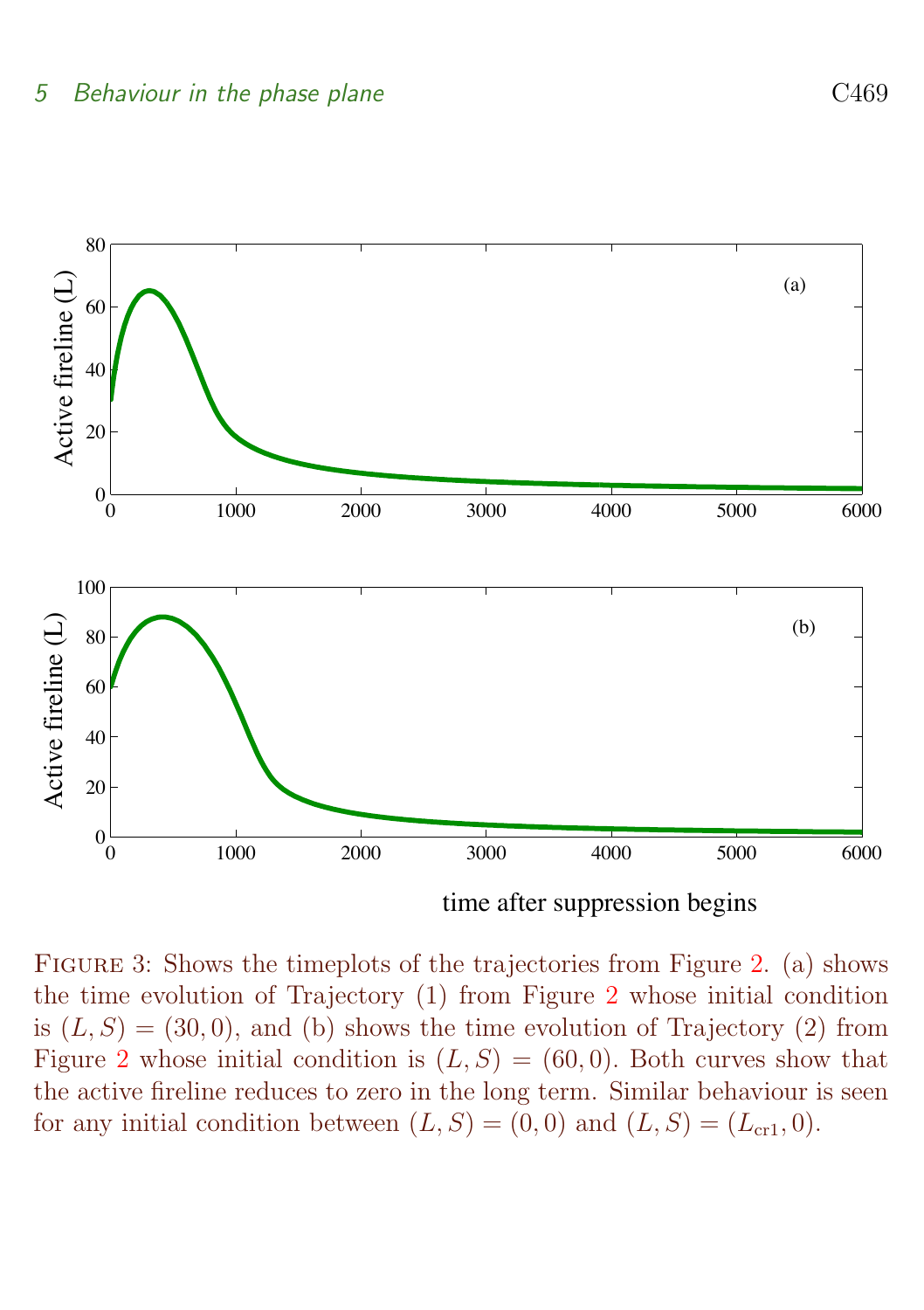#### 5 Behaviour in the phase plane C470

the active fireline increases. However, in the long term, the active fireline reduces to zero. This can be seen clearly in the timeplots of Figure  $3(a)$  $3(a)$ . Similar behaviour can be seen for Trajectory (2) in Figure [2;](#page-6-0) that is, for initial condition  $(L, S) = (60, 0)$ . All initial conditions in this region behaves in a manner similar to that described above; that is, the active fireline increases initially, but in the long term the active fireline reduces to zero. In other words, sufficient resources were available to successfully suppress the active fireline.

Initial conditions between  $(L_{cr1}, 0)$  and  $(L_{cr2}, 0)$  Trajectories (3) and (4) in the phase plane (Figure [2\)](#page-6-0) illustrate the behaviour for initial conditions in this region. The corresponding timeplots are shown in Figure [4.](#page-9-0) See that initially the suppressed fireline increases, but later it goes to zero, which results in the entire fireline being active. Running the model beyond this time results in the suppressed fireline becoming negative, and the model [\(3\)](#page-3-1) ceases to be physically meaningful. Hence for initial conditions in this region, the available resources to fight the fire only appear, at the beginning, to be sufficient to control the active fireline (with the increase in suppressed fireline) but soon the entire fireline becomes active.

<span id="page-8-0"></span>Initial conditions beyond  $(L_{cr2}, 0)$  For initial conditions in this region, the resources available to fight the fire are not sufficient to cause any suppression whatsoever. From the unstable manifold, we clearly see that running the model will result in negative suppressed fireline and hence the model is not physically meaningful.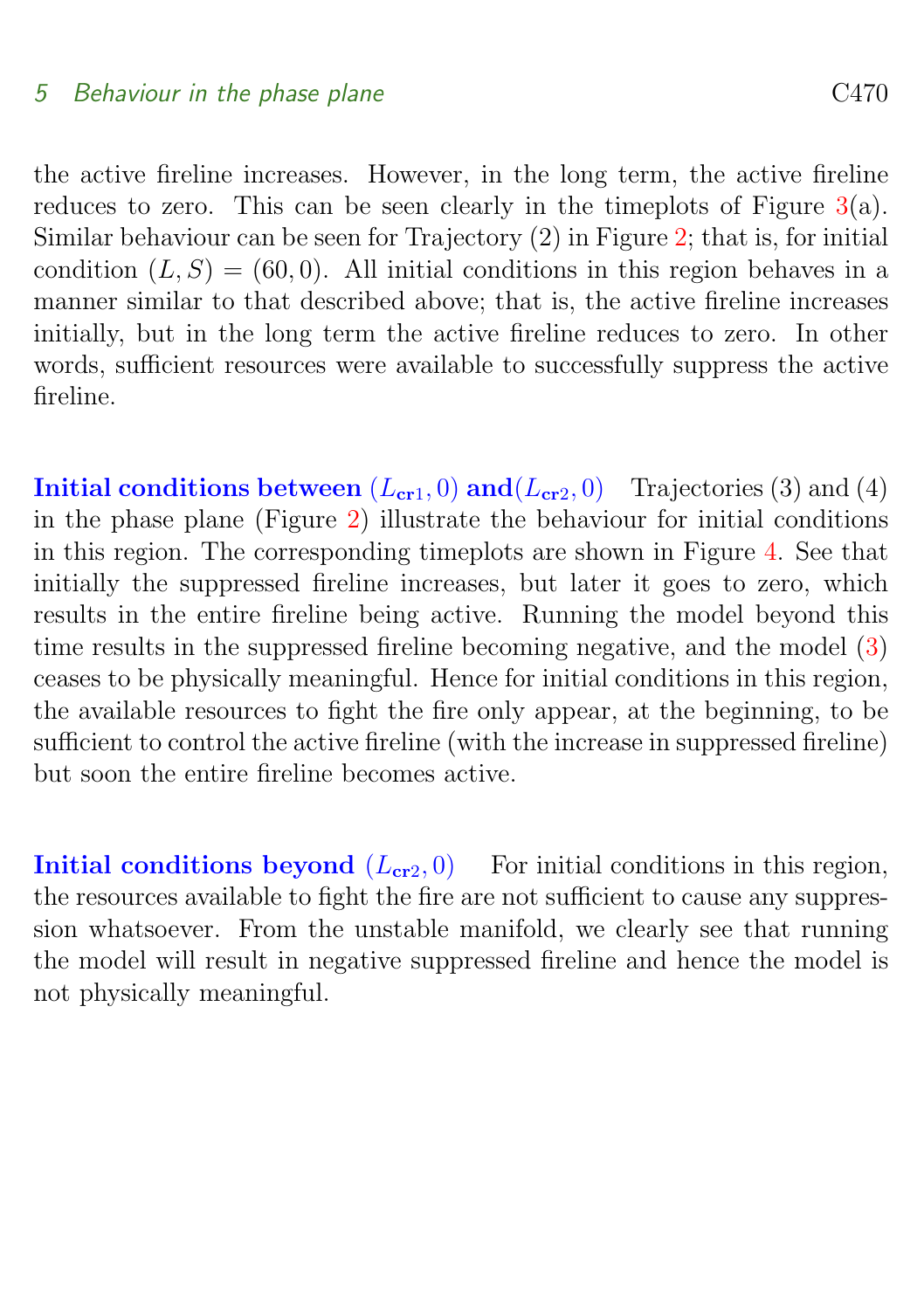

time after suppression begins

<span id="page-9-0"></span>Figure 4: Shows the timeplots of the trajectories from Figure [2.](#page-6-0) (a) shows the time evolution of Trajectory (3) whose initial condition is  $(L, S) = (75, 0)$ , whereas (b) shows the time evolution of Trajectory (4) whose initial condition is  $(L, S) = (90, 0)$ . Both curves show that the suppressed fireline reduces to zero. Similar behaviour is seen for any initial condition between  $(L, S)$  $(L_{cr1}, 0)$  and  $(L, S) = (L_{cr2}, 0)$ .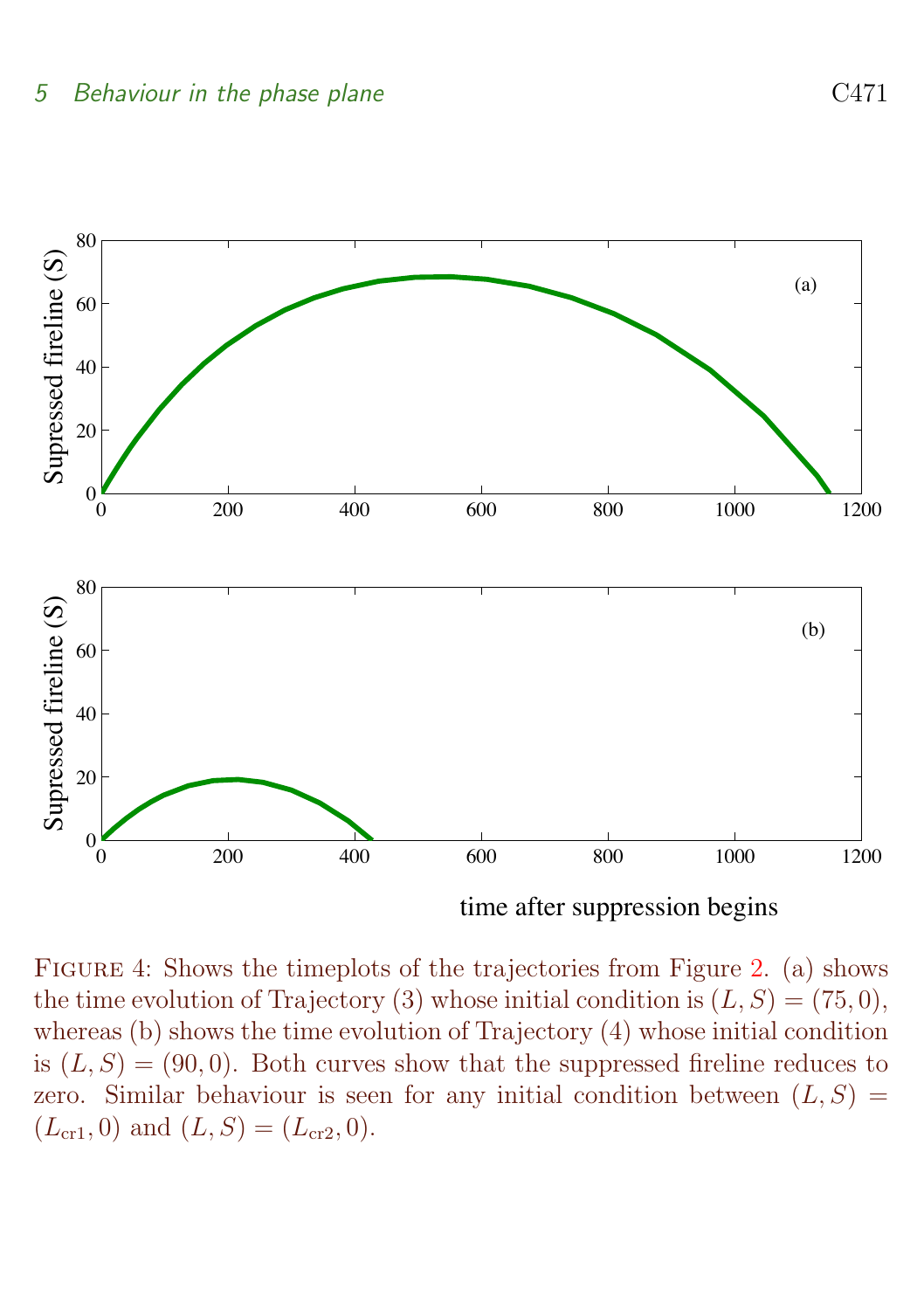#### 5 Behaviour in the phase plane C472

### 6 Success criteria

For initial active fireline  $L_0$ , see from the equation

$$
\frac{dS}{dt} = Q - \gamma L \,,
$$

that the relationship  $Q = \gamma L_0$  is critical and hence we have the crude estimates that

- $L_0 > Q/\gamma$  means that the initial active fireline is beyond the capability of the suppression resources, whereas
- $L_0 < Q/\gamma$  means that suppression could be effective and the model needs to be run to ascertain the likely outcome.

From the phase plane portrait,  $L_{cr1}$  is a far superior value to use as an indicator of likely success. A linearised analysis could be used to calculate the eigenvectors and provide an approximate formula for  $L_{cr1}$ ; however, in practice it is just as easy to numerically solve the model for any given set of parameters and determine  $L_{cr1}$  precisely.

# <span id="page-10-0"></span>7 Discussion

It is quite clear from the phase plane and associated time histories depicted in Figures [2](#page-6-0)[–4](#page-9-0) that there is a dynamical interplay between the intrinsic growth of the fireline and the applied suppression activities. The precise determination of the critical threshold for the success of the suppression activities is not possible analytically, but needs to be determined numerically as in our representative example. Interestingly, note that the model provides a method for quantifying the length of time for which suppression must be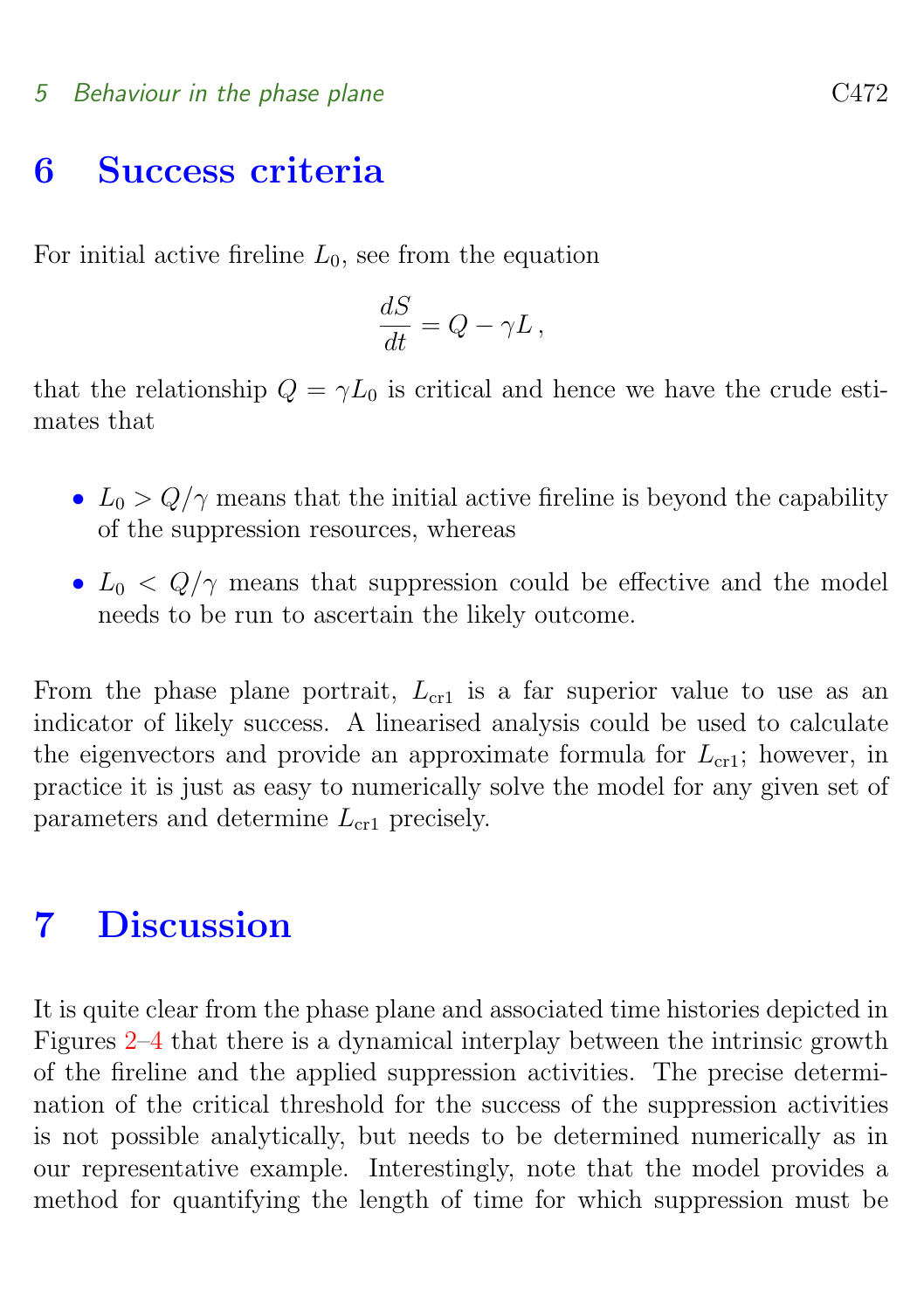### 7 Discussion C473

applied in order for it to result in a successful outcome. With a more precise calibration of the model this could be tested in the field in conjunction with land management agencies in the hope of assisting in the improved planning of suppression activities.

# <span id="page-11-1"></span>8 Conclusion

We have shown that it is possible to formulate a dynamical systems model which encapsulates the basic elements of fire growth prior to suppression and the subsequent effects of applied suppression. The application to actual fire situations will be the topic of a further investigation and will enable a determination of parameter values that accurately represent the rate of fireline growth, the suppression resources, and the coefficients describing the interaction between fire size and suppression efficacy. This may result in further revision and extension of the model to include hitherto ignored aspects, such as the result of long-time ongoing fire suppression activities and the introduction of aerial support.

Acknowledgements We thank Ross Bradstock, Geoff Cary, Malcolm Gill and Karen King for helpful discussions during the course of this work.

# **References**

- <span id="page-11-2"></span><span id="page-11-0"></span>[1] Anderson, D. H. (1989) A mathematical model for fire containment, Can. J. For. Res. 19, 997–1003. [C463](#page-1-1)
- <span id="page-11-3"></span>[2] Anderson, D. H., Catchpole, E. A., de Mestre, N. J. and Parkes, T. (1982) Modelling the spread of grass fires, J. Aust. Math. Soc. Ser. B 23, 451–466. [C465](#page-3-2)